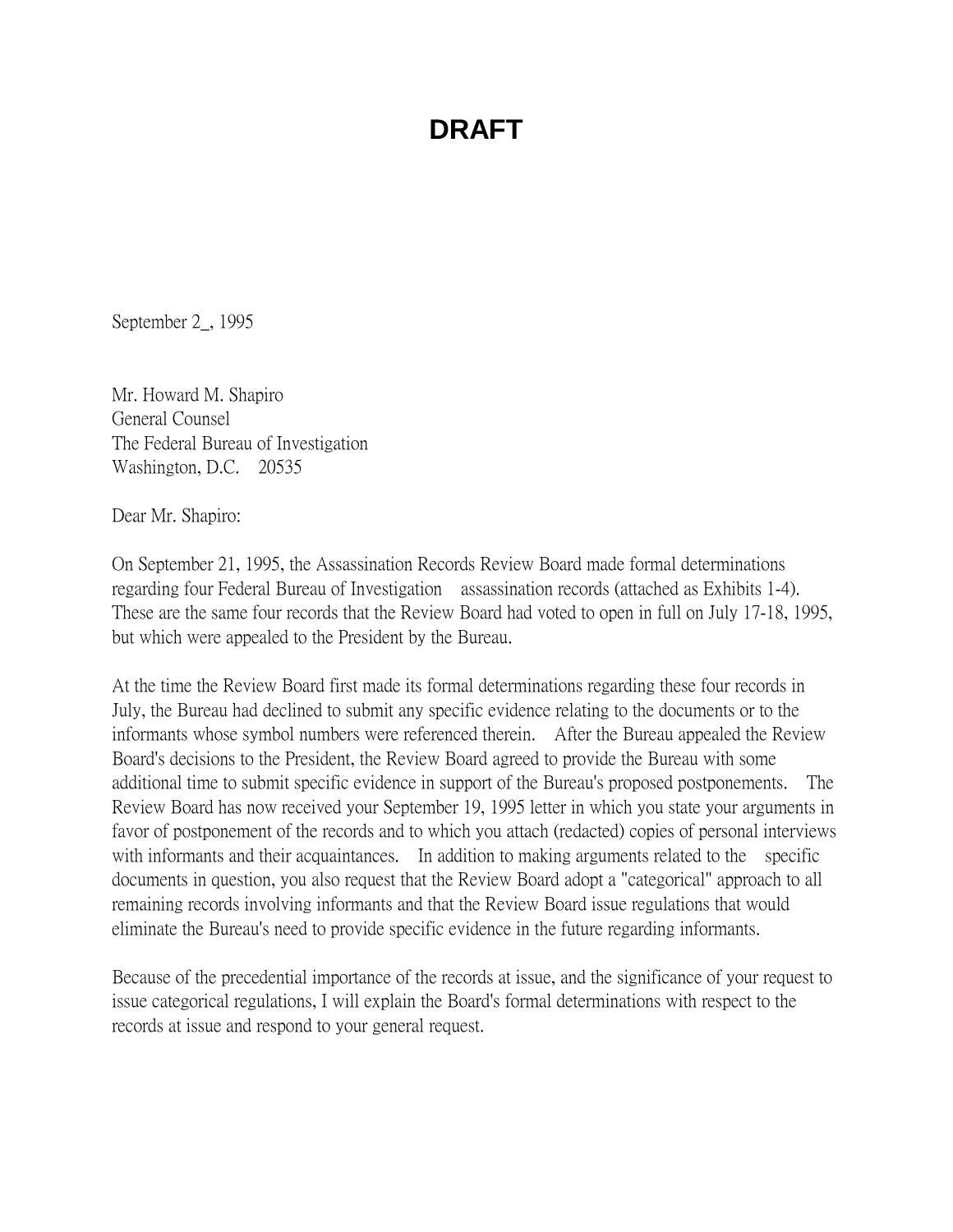Mr. Howard Shapiro September 2\_, 1995 Page 2

#### The Four Records at Issue

### Exhibit 1: 124-10070-10354.

The Bureau was unable to locate any descendants or relatives of this informant who died in 1979, and you expressed "no further objection to disclosure" of the document. Due to the lack of the clear and convincing evidence needed to support a postponement, and given the Bureau's waiver of any further objection, the Review Board voted unanimously to open the record in full. (It should perhaps be noted here that under the "categorical approach" proposed by the Bureau, this record, which the Bureau now acknowledges may be opened, would continue to be postponed.)

### Exhibit 2: 124-10070-10354

Exhibit 2 provides a significant lead on the question whether there was any complicity on the part of Dallas police officials in the death of Lee Harvey Oswald. Dated only two days after Oswald was murdered in the Dallas Police Department building, the document is an "urgent" cable to Director J. Edgar Hoover from the Special Agent-in-Charge of the Houston office. The portions of the document that already have been made public reveal that the FBI informant (whose symbol number is redacted), reported that a longstanding female acquaintance of the informant (whose name -- or alias -- is redacted) was reputedly a "fixer" between the Dallas police and the "criminal element." The document reports that the informant called the fixer and asked her questions about the murder of Oswald while he was in Dallas police custody. The informant wanted to know whether it was an "accident" that Ruby had shot Oswald, or whether there was anything more to the story. The document suggests that the fixer believed that there was more to the story than had been revealed, but was reluctant to talk at that time.

The murder of Lee Oswald has prompted substantial discussion on the question whether his murderer, Jack Ruby, acted alone, or at the behest of organized crime, or with the possible assistance of his contacts in the Dallas police force. Although the Review Board takes no position on the merits of these important issues, it does believe that the document in question clearly is relevant and material to them. There is, in short, very high public interest in this record.

There are three subjects redacted in the document: the symbol number of the former informant, the name (or alias) of the fixer, and the occupation of the fixer. The only evidence provided in support of their postponement by the Bureau consists of an FD-302 report by a Dallas, Texas, FBI agent who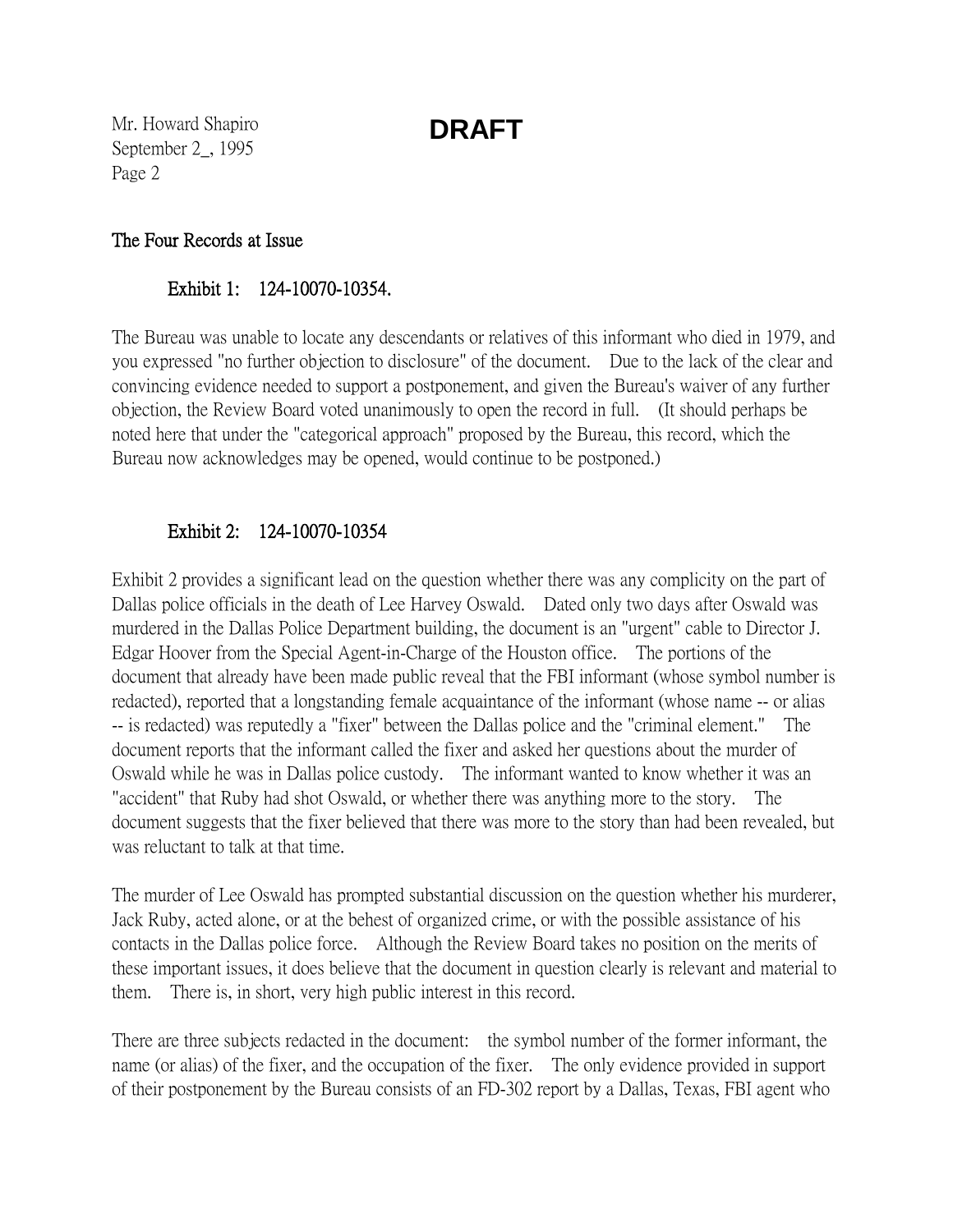Mr. Howard Shapiro September 2\_, 1995 Page 3

conducted an interview with the former informant. In the words of the FBI agent, the informant "does not want his name, telephone number or other identifying information disclosed as to do so would be detrimental to himself, his family and his business."

Since the document does not reveal the identity of the informant, but rather the informant symbol number, the Bureau has a two-pronged responsibility. It must provide clear and convincing evidence, first, that the release of the redacted information would lead to the disclosure of the informant's identity, and second, that the disclosure of the identity would lead to harm. The Board believes that the Bureau failed to meet its burden in either case. The Bureau provided no evidence that the release of the redacted information would lead to the disclosure of the identity of the informant, and rather than provide evidence of harm in the event that the identity were disclosed, the Bureau simply related the assertions of harm voiced by the informants themselves.

Based upon the evidence presented to it, the Review Board voted, unanimously, to release the name and occupation of the fixer (regarding whom no evidence was offered) $\mu$  and to release the prefix and suffix of the informant's symbol number. The only information to be postponed is the numerical portion of the informant's symbol number. The Board decided to redact this portion of the symbol number because it would provide very little (if any) useful information to the public and would preclude any possible basis for the Bureau's argument that release of the number would disclose the identity of the informant.

### Exhibits 3 and 4: 124-10184-10256 and 124-10244-10077

Exhibits 3 and 4 discuss, in part, a small Communist Party meeting at the home of Ms. Genne Kuhn in Wheeling, West Virginia. In December, 1963, Ms. Kuhn had invited five persons to her home to hear a talk by her guest, Arnold Johnson, who was then the Public Relations Director of the Communist Party USA. The documents disclose that three of the five invitees who gathered to hear Mr. Johnson were FBI informants. Your September 19 letter to the Review Board further discloses that two of the informants were married to each other and that both are now living and that the third informant is deceased. One of the documents also discloses that, at one point, a smaller meeting included only Mr. Johnson, Ms. Kuhn, and two of the three FBI informants. Although the Bureau provided statements from two living informants (the husband and wife team) and

<span id="page-2-0"></span> $\overline{\phantom{a}}$  $^1$ Additional grounds for the release of the fixer's name are found at pages  $\equiv$  of our August 11, 1995 Reply.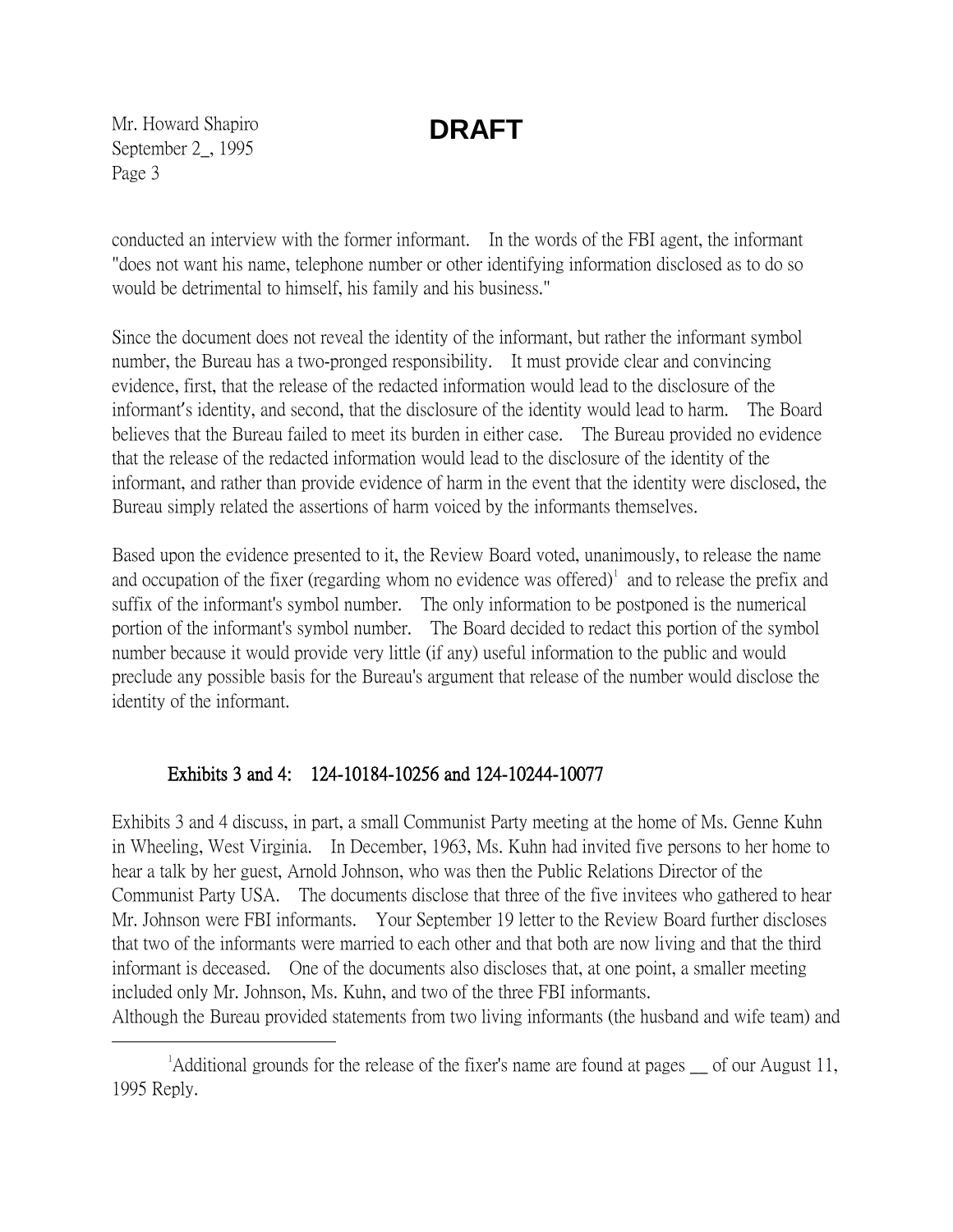Mr. Howard Shapiro September 2\_, 1995 Page 4

a statement by relatives of the third requesting continued non-disclosure, the Bureau made no effort to show why releasing the symbol numbers in these two documents would make it any more likely that the informants' identities would be revealed.

Exhibit 3 also discloses other information about some additional Communist Party activities and two file numbers. The Bureau did not make any argument showing how the release of this information would tend to disclose the identity of the informants, given what has already been released, nor did it offer any basis for postponing the file numbers.

Accordingly, the Review Board voted, unanimously, to release all of the information in the two documents, including the file numbers, $\lambda^2$  $\lambda^2$  except for the numerical portion of the informants' symbol numbers.

### The Review Board's Response to the Bureau's Request for a Categorical Approach

The Bureau reported it "had expended over 300 manhours" in gathering information on the four informants. In order to avoid expending such resources in the future, the Bureau suggested that the Review Board "adopt a categorical approach when determining whether to postpone disclosure of all similar records." This "categorical approach" constitutes, of course, a significant revision from the Bureau's previously stated willingness to "be prepared with particularity to defend a particular piece of information and the necessity of its not being divulged."<sup>[3](#page-3-1)</sup>

The Review Board respectfully declines to adopt the suggestion that a categorical approach be adopted. We make the following observations in response to the Bureau's concerns regarding its expenditure of resources:

<span id="page-3-1"></span><span id="page-3-0"></span> $\overline{\phantom{a}}$  2  $A$ dditional grounds for the release of the file numbers are provided on page of the August 11, 1995 Reply.

<sup>&</sup>lt;sup>3</sup>Sessions cite from p. 1 of Brief.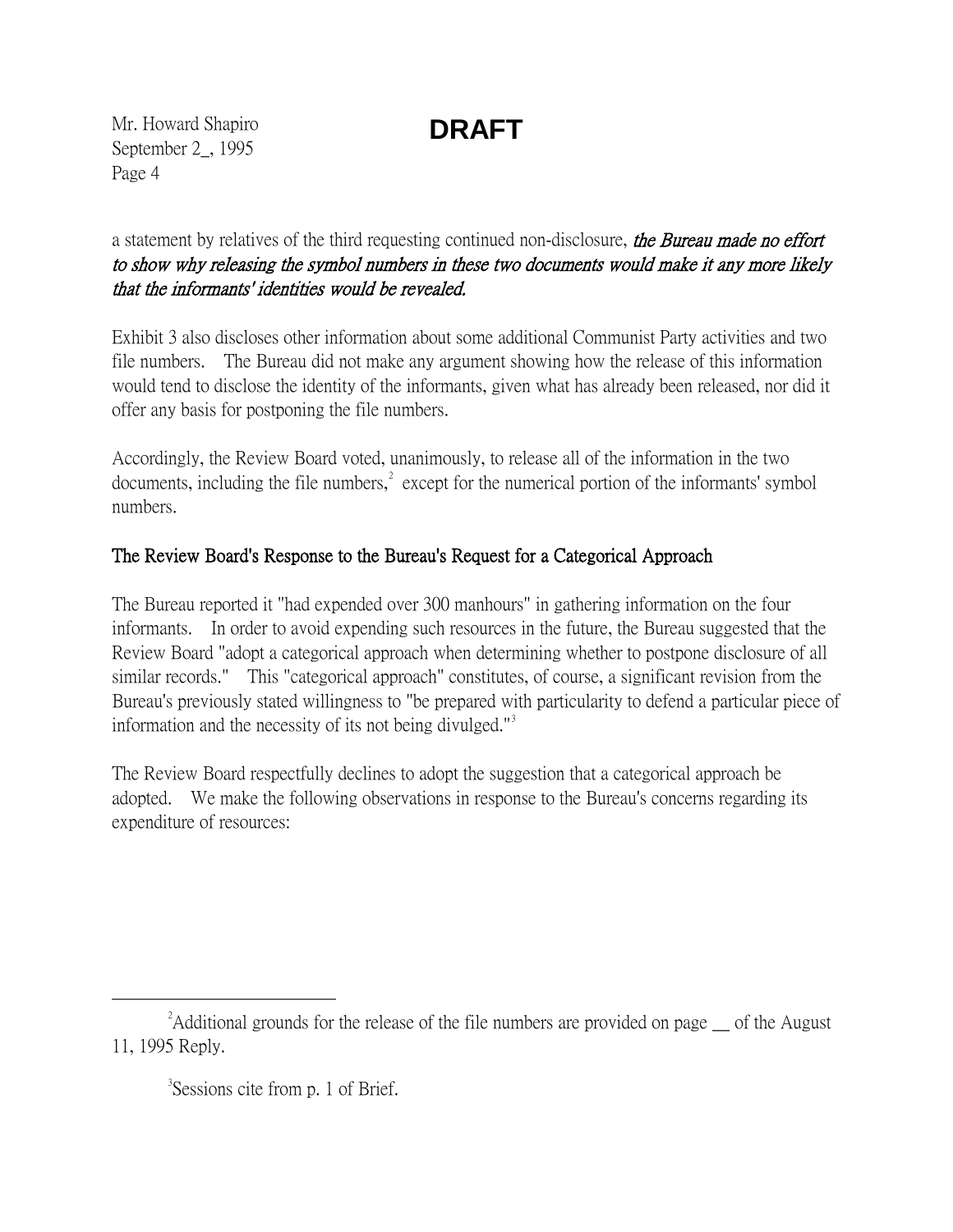Mr. Howard Shapiro September 2\_, 1995 Page 5

First, the Bureau seems to have devoted part of its effort to proving that the informants in question had "an understanding of confidentiality" within the meaning of Section 6.4 of the JFK Act. The Review Board did not question the original existence of such an understanding with these informants. Indeed, the Review Board stated in its August 11, 1995 Reply to the President that for the postponements at issue, "the Review Board accepts that the use of informant symbol numbers or the existence of an informant file provides evidence that the informant in question was assured some measure of confidentiality."<sup>[4](#page-4-0)</sup>

Second, interviews with former informants that simply recount their discomfort with the disclosure of their identities provide little probative information, particularly when there is no reason to believe that the disclosure of all (or part) of a symbol number would reveal the identity. If, on the other hand, a former informant had specific information that identified particular harms or specific circumstances, the Board would be interested in receiving such information.

Third, the Bureau devoted some of its resources to tracking down distant descendants of deceased informants. The Review Board would advise that such efforts will provide little probative information and would recommend that the Bureau not undertake such efforts.

Fourth, the Bureau continues to withhold from the Review Board evidence from the Bureau's least expensive and most probative source: the informant's source file. Rather than track down an informant to determine whether he had an understanding of confidentiality, the Bureau could have simply shown the Review Board (or staff) a copy of the agreement. Indeed, the Review Board was struck by the Bureau's failure to provide copies of confidentiality agreements with informants who insisted that they had signed comprehensive non-disclosure agreements. Similarly, the source file would seem to provide the best evidence of whether the informant at issue had provided information on dangerous persons who might subsequently be inclined to cause harm.

The Review Board continues to be interested, however, in receiving evidence on whether the informant is still living,<sup>[5](#page-4-1)</sup> whether there is any corroborating evidence of any harm that could befall the informant if his or her identity were disclosed, and, very importantly, whether the disclosure of the redacted information in the documents under review would in fact disclose the identity of the informant.

#### <span id="page-4-0"></span> $\frac{1}{4}$  $^{4}$ Brief at 6 n.8.

<span id="page-4-1"></span><sup>&</sup>lt;sup>5</sup>We understand that, in the large majority of cases, this information is retrievable from computer databases without directly contacting the former informants.